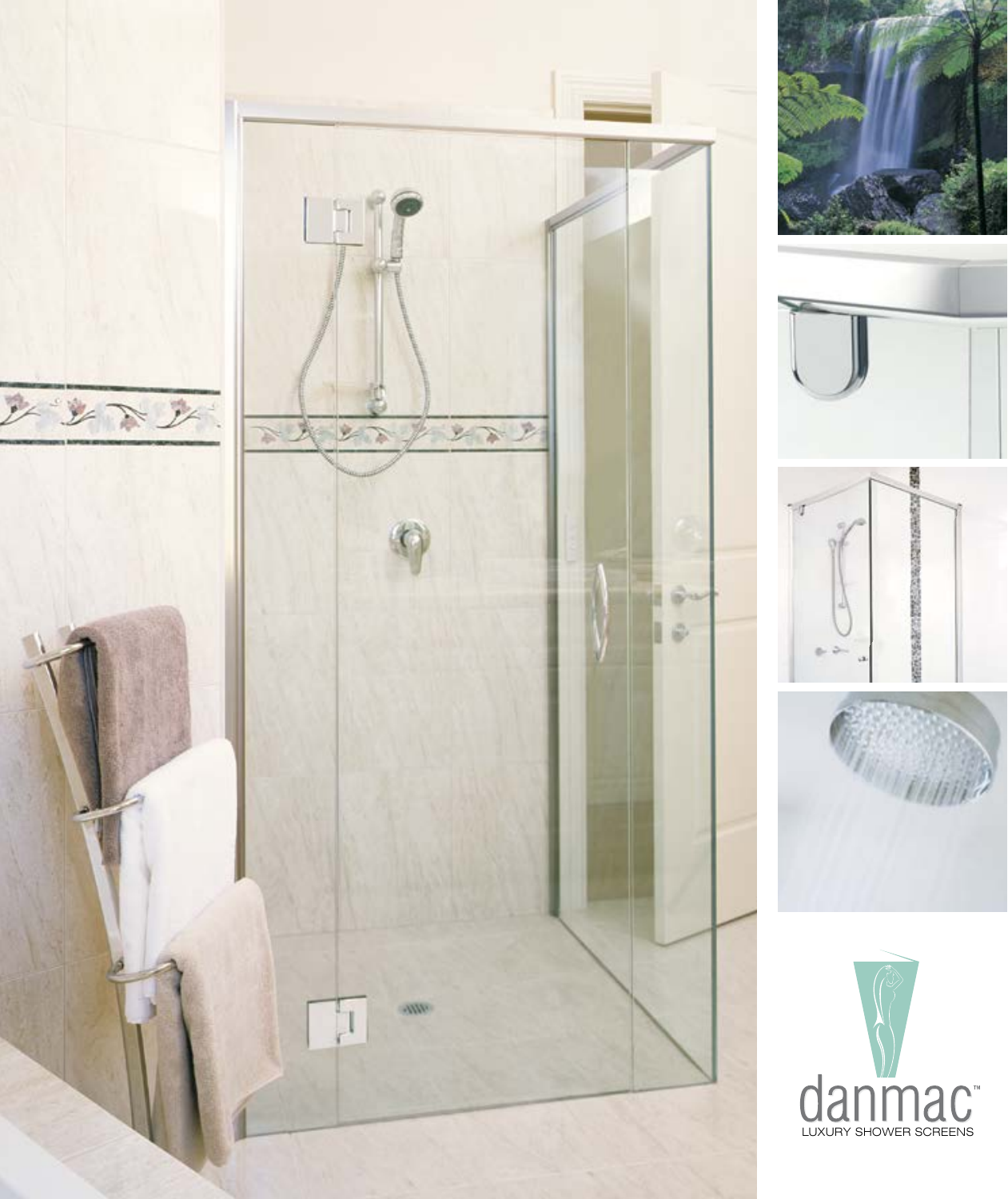## 'the ultimate escape'

As the centrepiece to this 'ultimate escape', a showerscreen designed just for you offers the opportunity to relax, to refresh and to prepare for the day ahead or to wind down after a hectic day.

A showerscreen should enhance the overall design and decor of the room. While functional and practical considerations are always paramount in our designs, our extensive colour range and innovative flair ensures an aesthetically pleasing result for any bathroom.

Our ability to provide quality, custom built products to suit any personal requirement, style or area, make our showerscreens highly sought after.

Seek the luxury and relaxation you deserve by allowing us to help you design a showerscreen for everyday indulgence in no time at all.

> *'functional and practical considerations are always paramount in our designs...'*

#### occo unc nun y ana<br>Isustino non docor relaxation you deserve'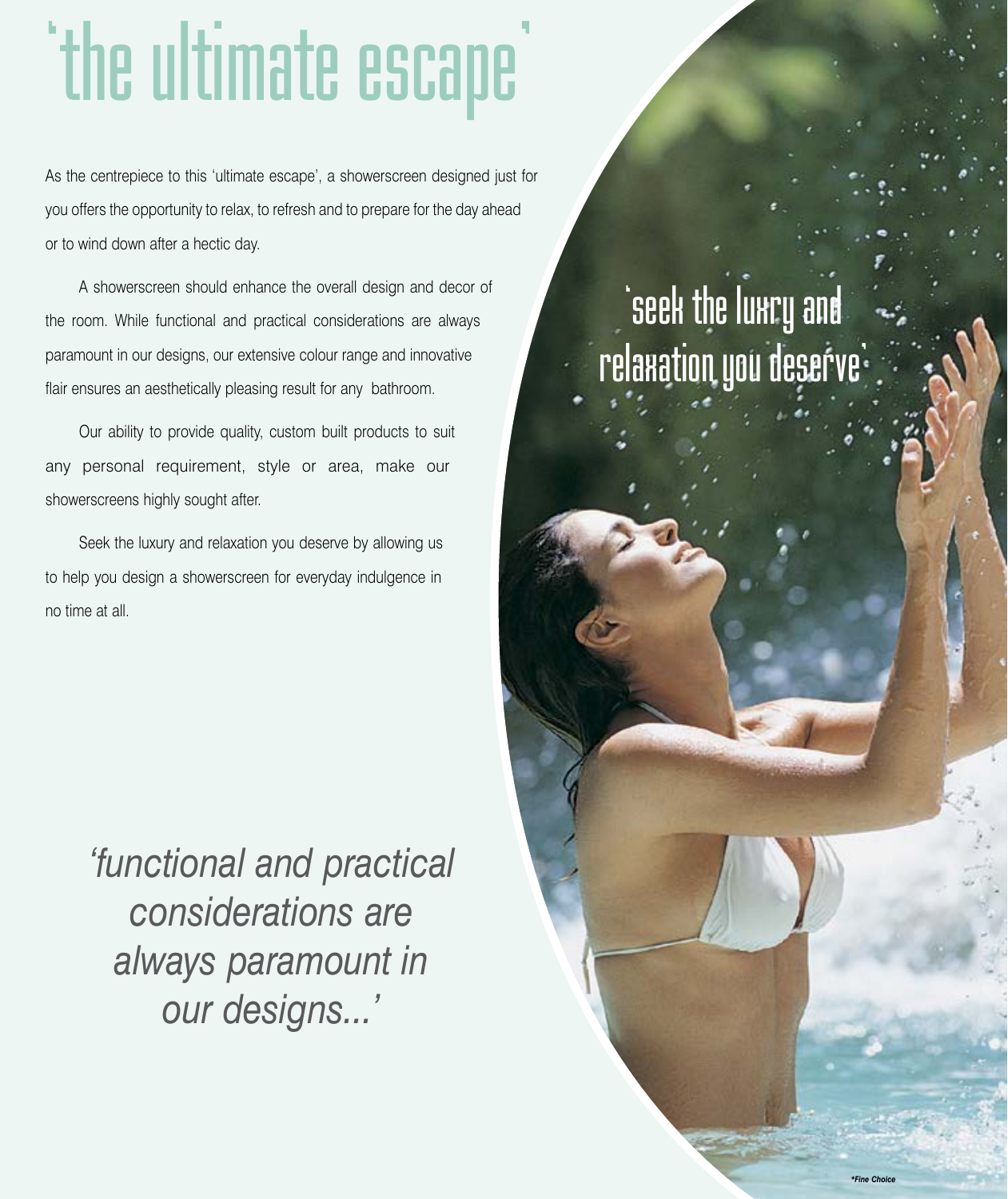### prighton<br>**semi**-fra  $\overline{S}$  sex to clean, low<br> $\overline{S}$  = Easy to clean, low

- *Easy to clean, low maintenance design*
- *Innovative frameless door clamp system*
- *Modern profile*
- *Assorted colours to choose from*
- *Designed for your individual requirements*

#### hardware



*- Choose from a select range of the highest quality fittings. For further information on the full range of products and colours available speak with your showroom consultant.*



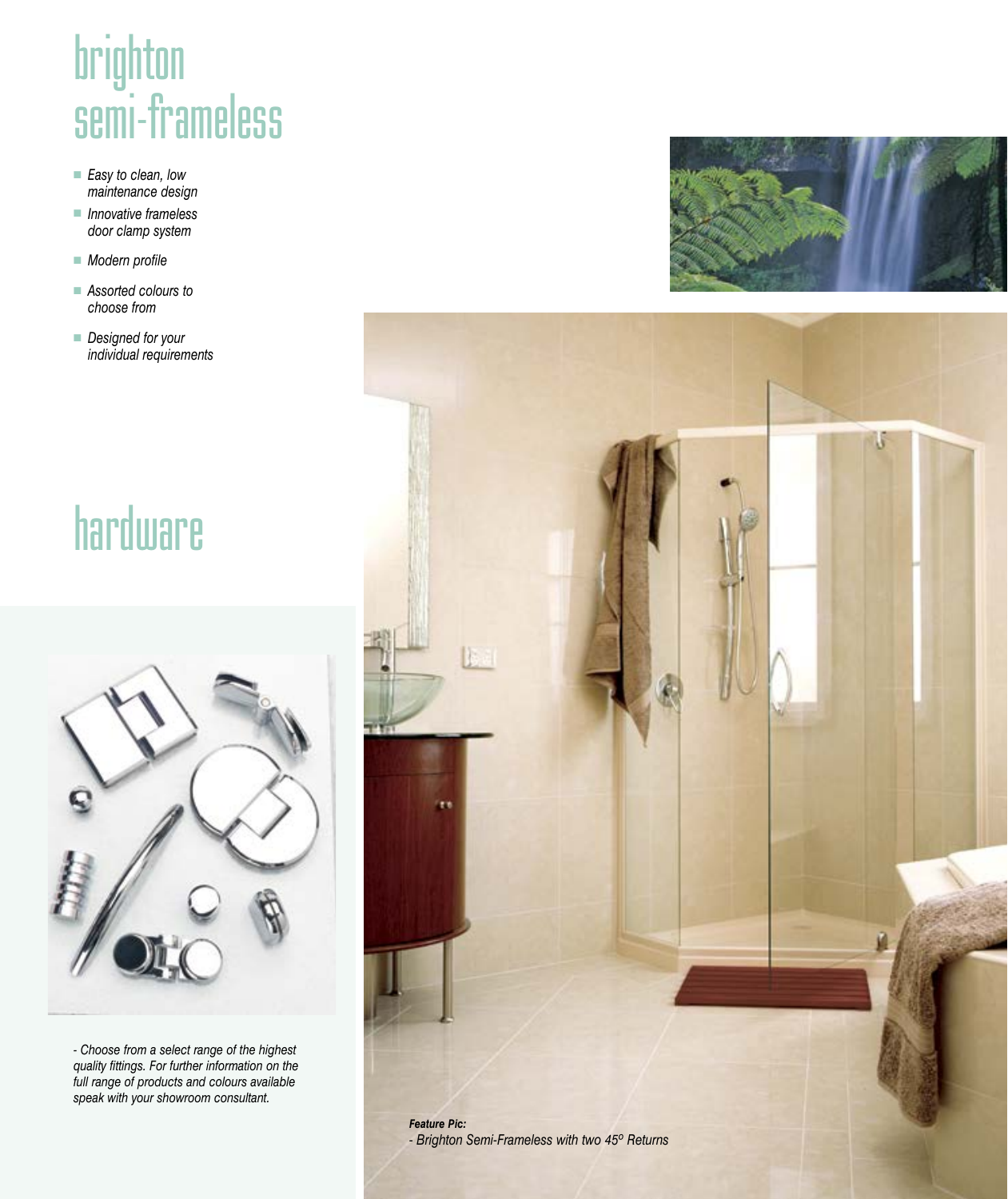*- Brighton contoured design adds a smooth stylish appearance to your showerscreen.*



*- An optional Dual Edge Strip can be included to minimise water-splash.*

### colour<br>selecti selections...



brighton<br>semi-fra semi-frameless<br>Semi-frameless





*Feature Pic: - Brighton Semi-Frameless Pivot Panel with 90º Return*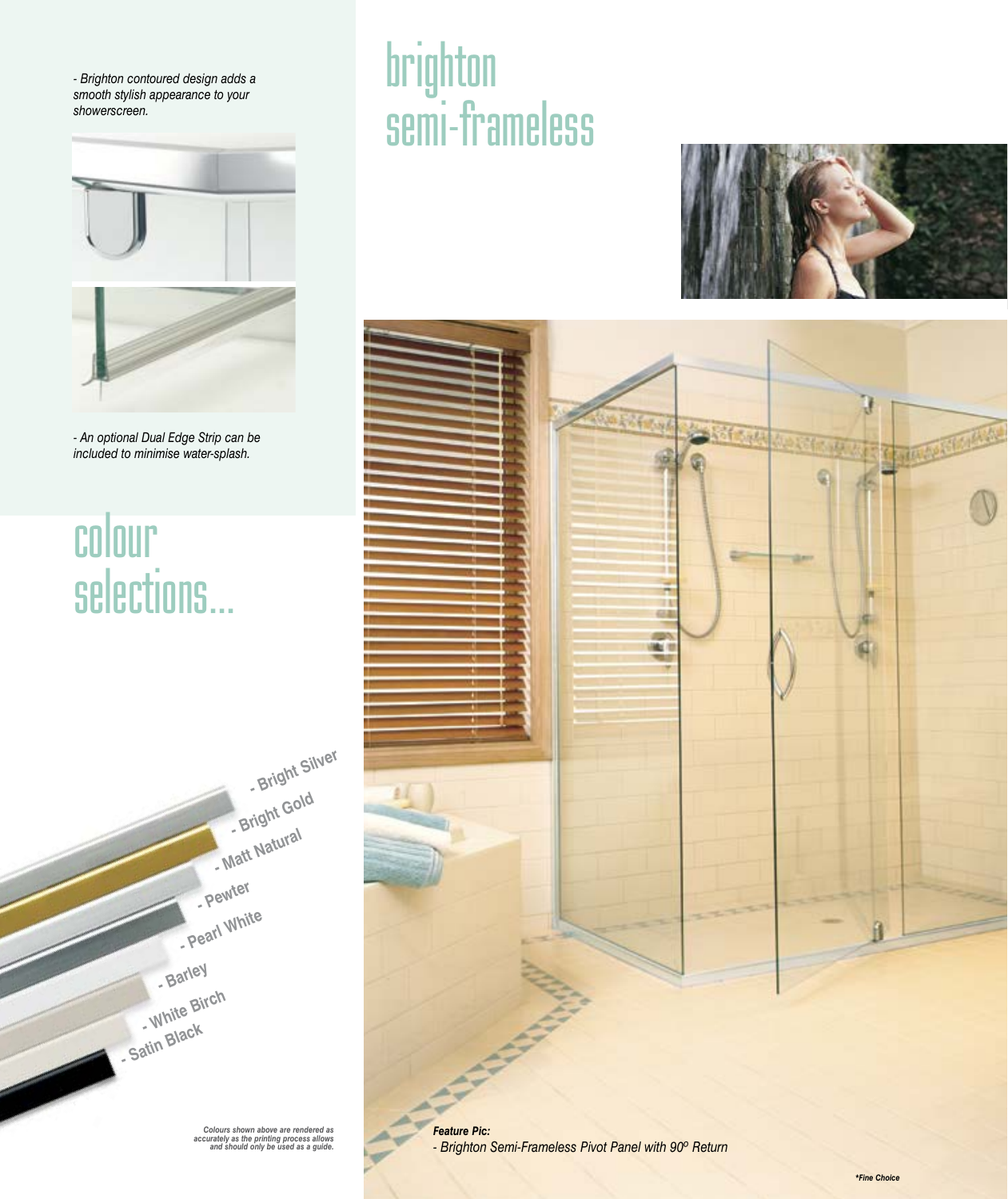#### fully framed

- *Easy to clean, low maintenance design*
- *Twin Lock adjustable pivot system*
- *Modern profile*
- *Assorted colours to choose from*
- *Designed for your individual requirements*

*- Manufactured from high grade aluminium this Door Channel minimises water leakage when the door is opened.*





*Feature Pic Above: - Fully Framed with 90º Return*

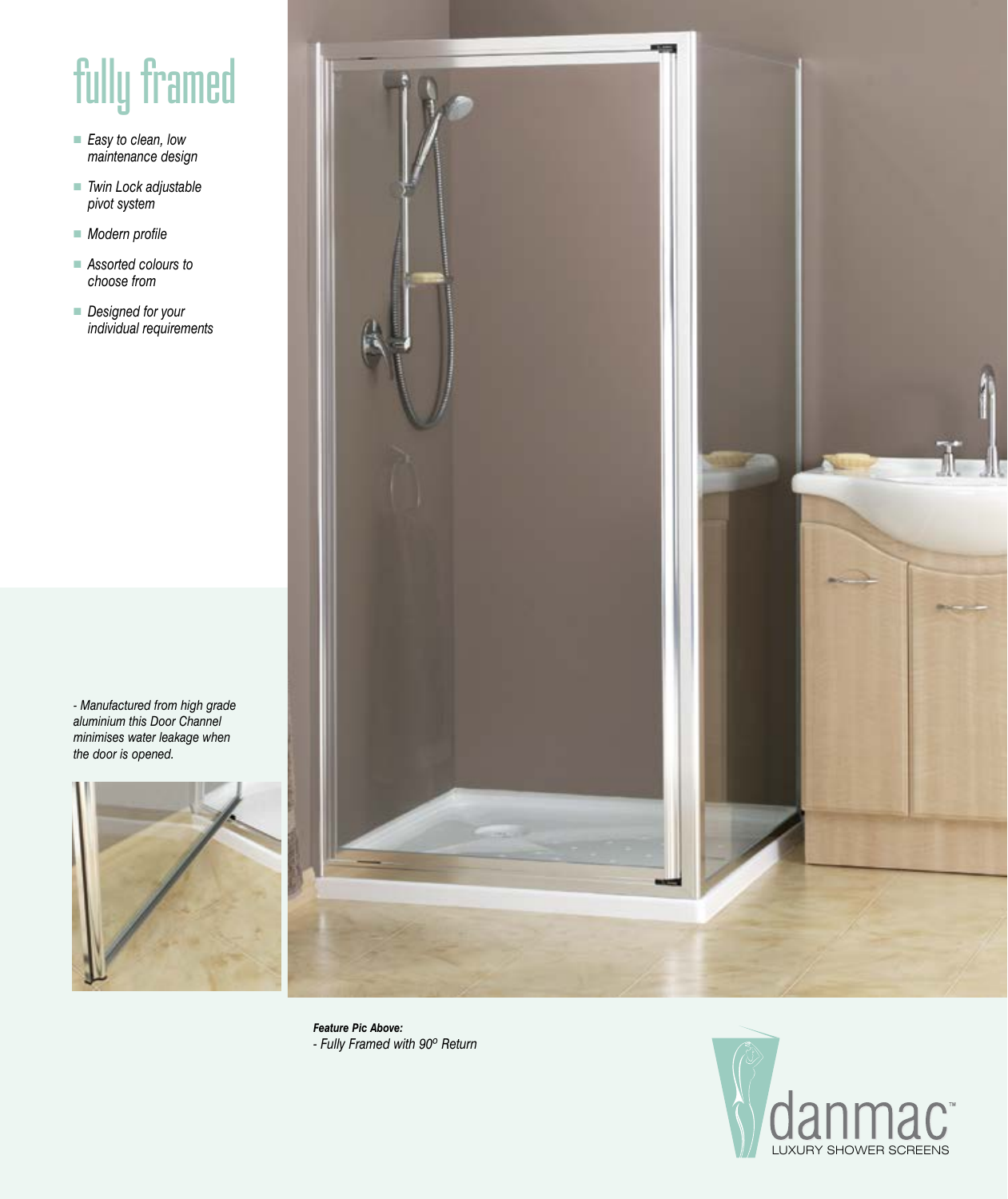#### fully framed



*- Co-ordinate the look of your bathroom with an elegant contoured Fineline mirror.*





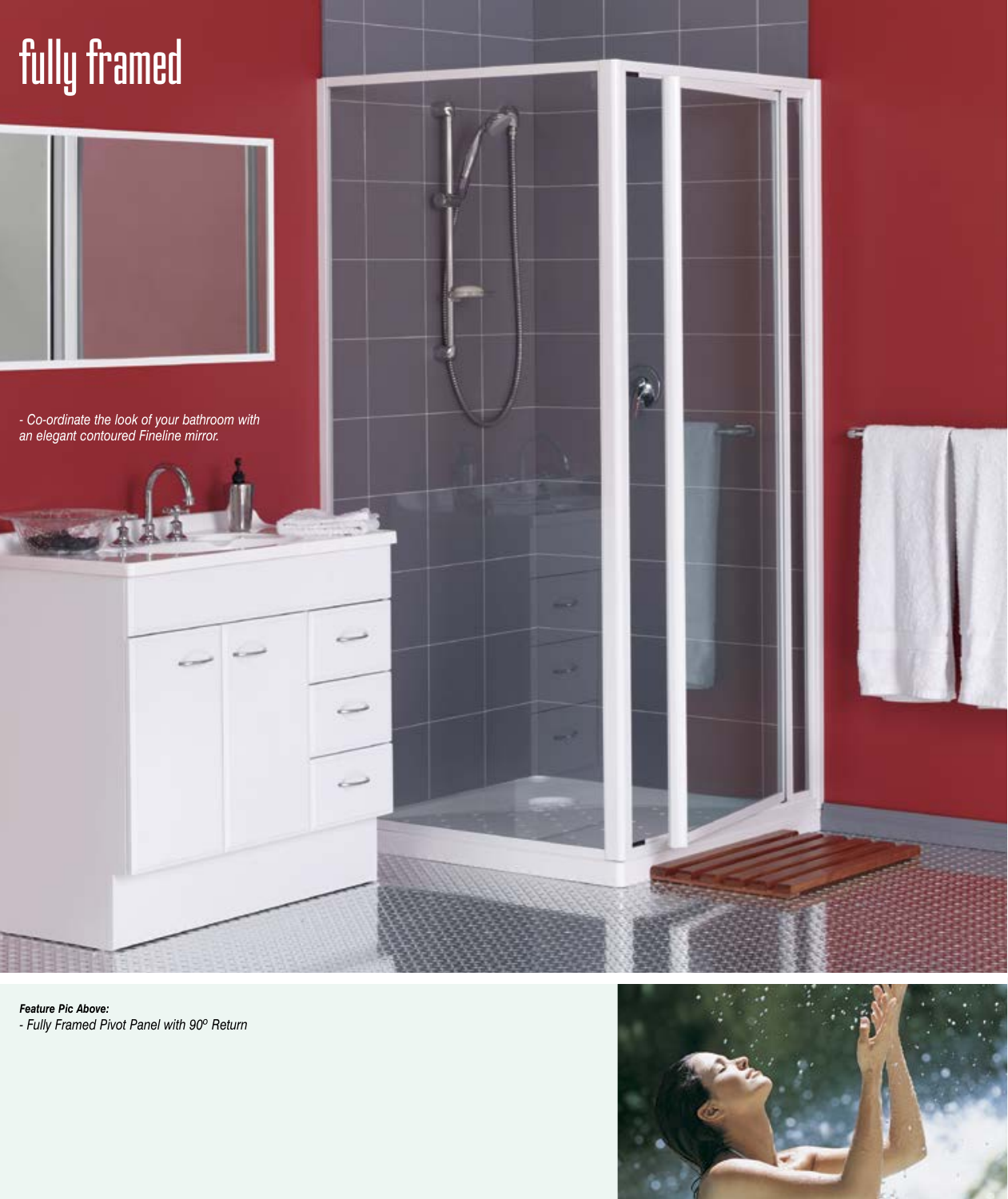# bath screens





*Pics above: - Single Swing Bath Screen*







*Pics left & above: - Fix & Swing Bath Screen*